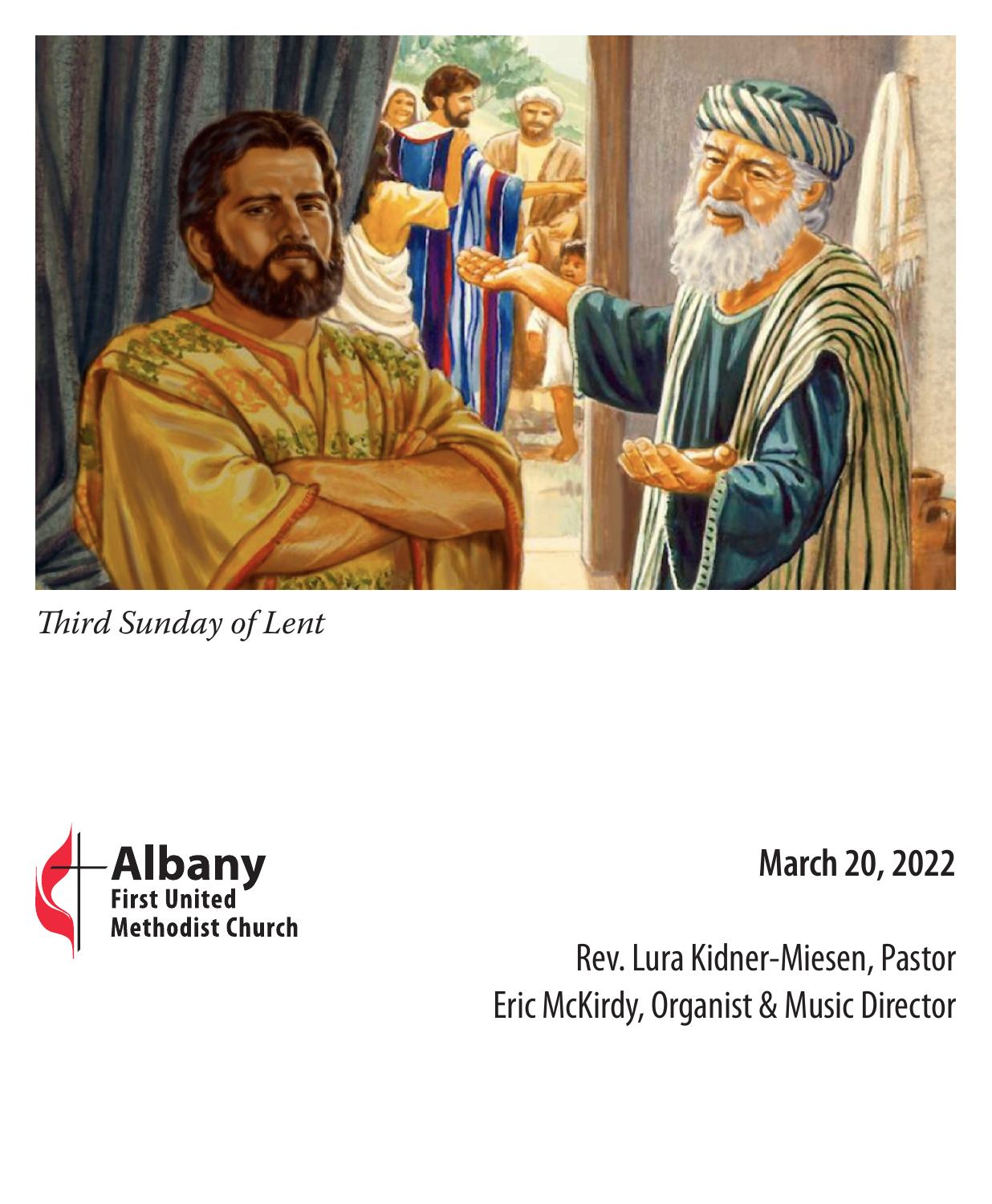# **Centering Thoughts**

God's grace is like sunshine; it shines on all without discrimination. —Amma

We are all flawed…Perfection doesn't exist in anyone. Nor does a person's mistakes make them less valuable to the world. —Shannon L. Alder

Kindness begins with the understanding that we all struggle. —Charles F. Glassman

The self-righteous scream judgments against others to hide the noise of skeletons dancing in their own closets. —John Mark Green

# **Welcome!**

## **Prelude**

## **Invitation to Worship** JJ Hitt

The Creator invites us to experience true freedom through dedication to the divine will.

**Jesus Christ challenges us to lose our selfishness in order to find ourselves.**

The Holy Spirit calls us to give of ourselves so we can receive life's fullness. **Dying to what is deadly and destructive, we are reborn into new life as God's children.**

**Hymn:** *Joyful, Joyful, We Adore Thee* **Limitary Control 100 MMH #89** 

**Scripture:** Luke 15:1-3, 25-32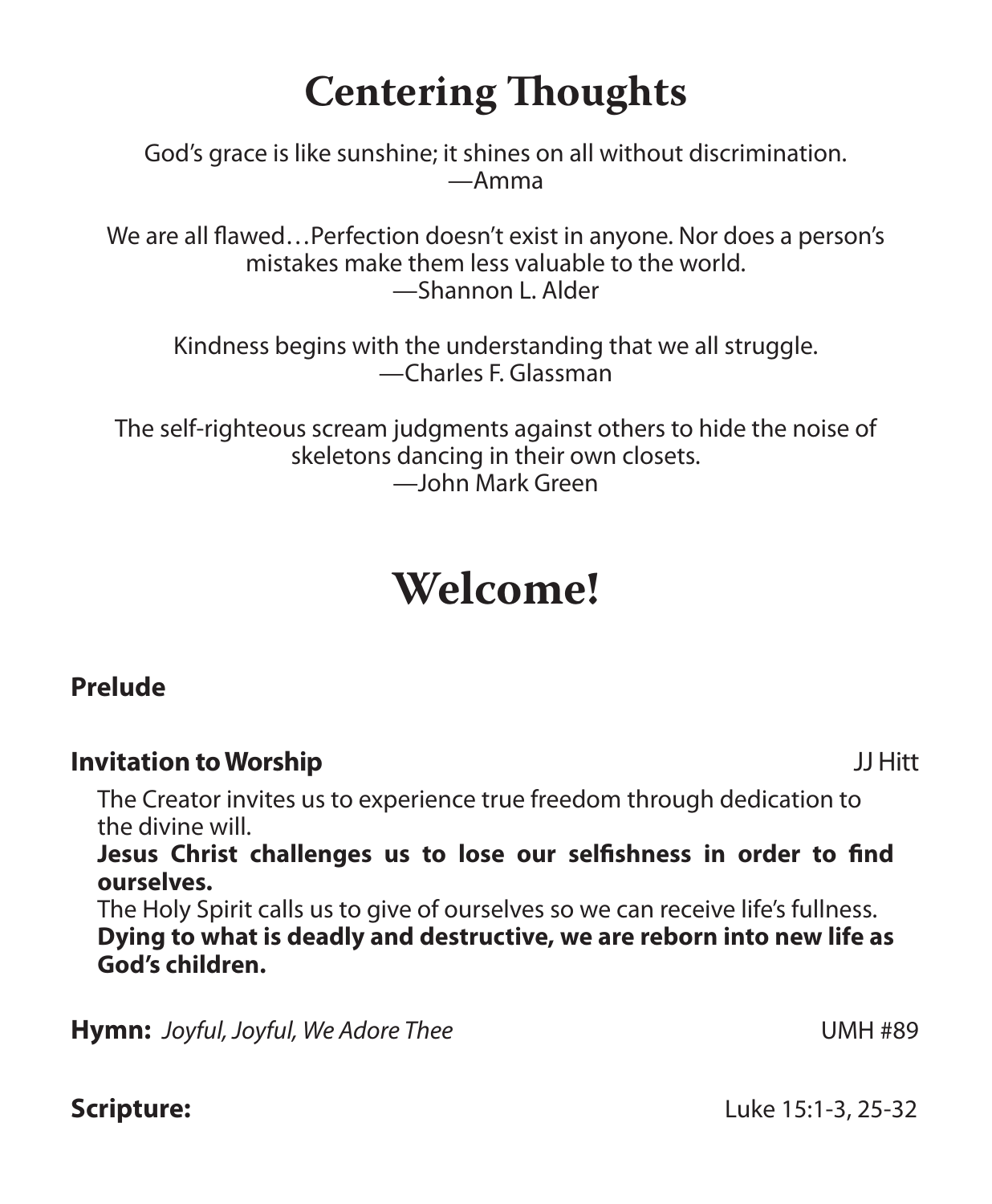**Message:** "The Other Sibling" Pastor Lura Kidner-Miesen

**Hymn:** *Help Us Accept Each Other* **UMH #560** 

**Prayer**

**The Lord's Prayer**

**Our Father, who art in heaven, hallowed be thy name. Thy kingdom come, thy will be done on earth as it is in heaven. Give us this day our daily bread, and forgive us our trespasses as we forgive those who trespass against us. And lead us not into temptation, but deliver us from evil. For thine is the kingdom, and the power, and the glory forever. Amen.**

**Song:** *When I Survey the Wondrous Cross*Lonna Capaci, Chaundra Carter

& Eric McKirdy

# **Closing blessing**

Go into this week knowing who you are. You are a child of God — welcomed, celebrated, and loved. Show others that they, too, are children of God — welcomed, celebrated, and loved. Amen.

# **Postlude**



## **Announcements**

**~** We celebrate that we can sing during in-person worship! (Please continue to wear a mask.)

**~**The church's COVID Team will answer questions, listen to comments, and explain the church COVID policy today, March 20. Everyone is invited to meet at the front of the Sanctuary about 10 minutes after the worship service ends.